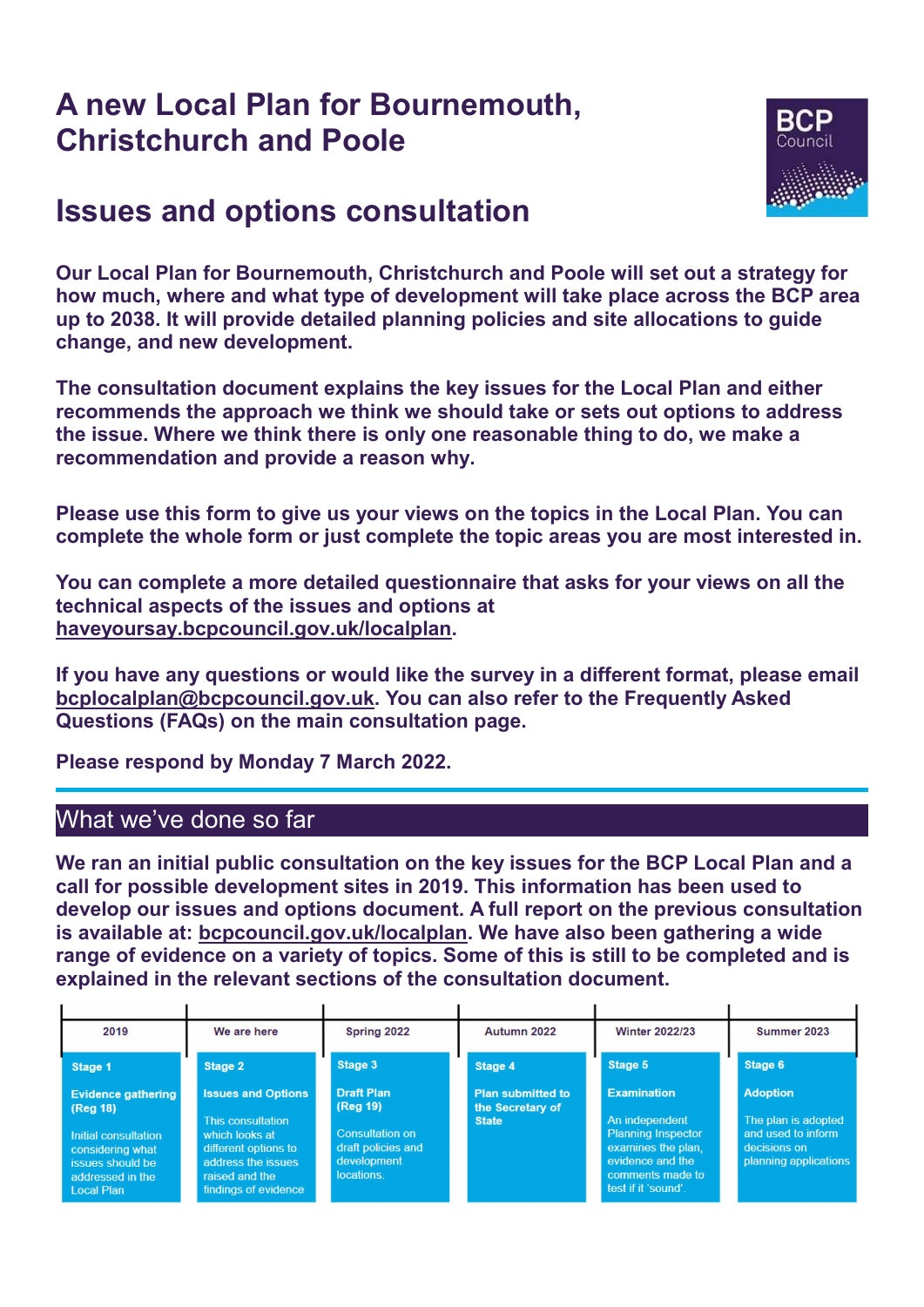# About you

✔

## Q1 How are you responding to this consultation?

Please select one box only.

A resident living in Bournemouth, Christchurch or Poole An agent (please tell us the name of your organisation / client's name in the box below) A developer/landowner

On behalf of an organisation/association (please tell us the name of the organisation in the box below)

A member of a Town and Parish Council

BCP Councillor

Other (please specify in the box below)

Q2 Please tell us which organisation you are responding on behalf of?

Christchurch Town Council

## Vision and objectives

Please read Section 3 'Vision and objectives' of the consultation document before answering the questions in this section.

## Our vision

Our vision is linked to our corporate vision set out in Our Big Plan:

We aim for Bournemouth, Christchurch and Poole to be the UK's newest city region, brimming with prospects, positivity and pride.

Q3 To what extent do you agree or disagree that this is the right vision for the Local Plan? Select one box only.

| <b>Strongly Agree</b> | Agree | Neither agree | <b>Disagree</b> | Strongly |
|-----------------------|-------|---------------|-----------------|----------|
|                       |       | nor disagree  |                 | disagree |

✔

| ее |  |  |
|----|--|--|
|    |  |  |

|  | г<br>×<br>۹ |  |
|--|-------------|--|
|  |             |  |
|  |             |  |

Strongly<br>disagree

| Don't know |
|------------|
|            |

| ۰, |
|----|
|    |
|    |
|    |
|    |

Q4 If you disagree or strongly disagree with the vision, please explain why briefly in the box below.

The Town Council resolved that the they objected to the term city region within the vision statement be also stated that it should also respect our character and heritage and asks that a sentence be added so that this can also be included in the emerging local plan.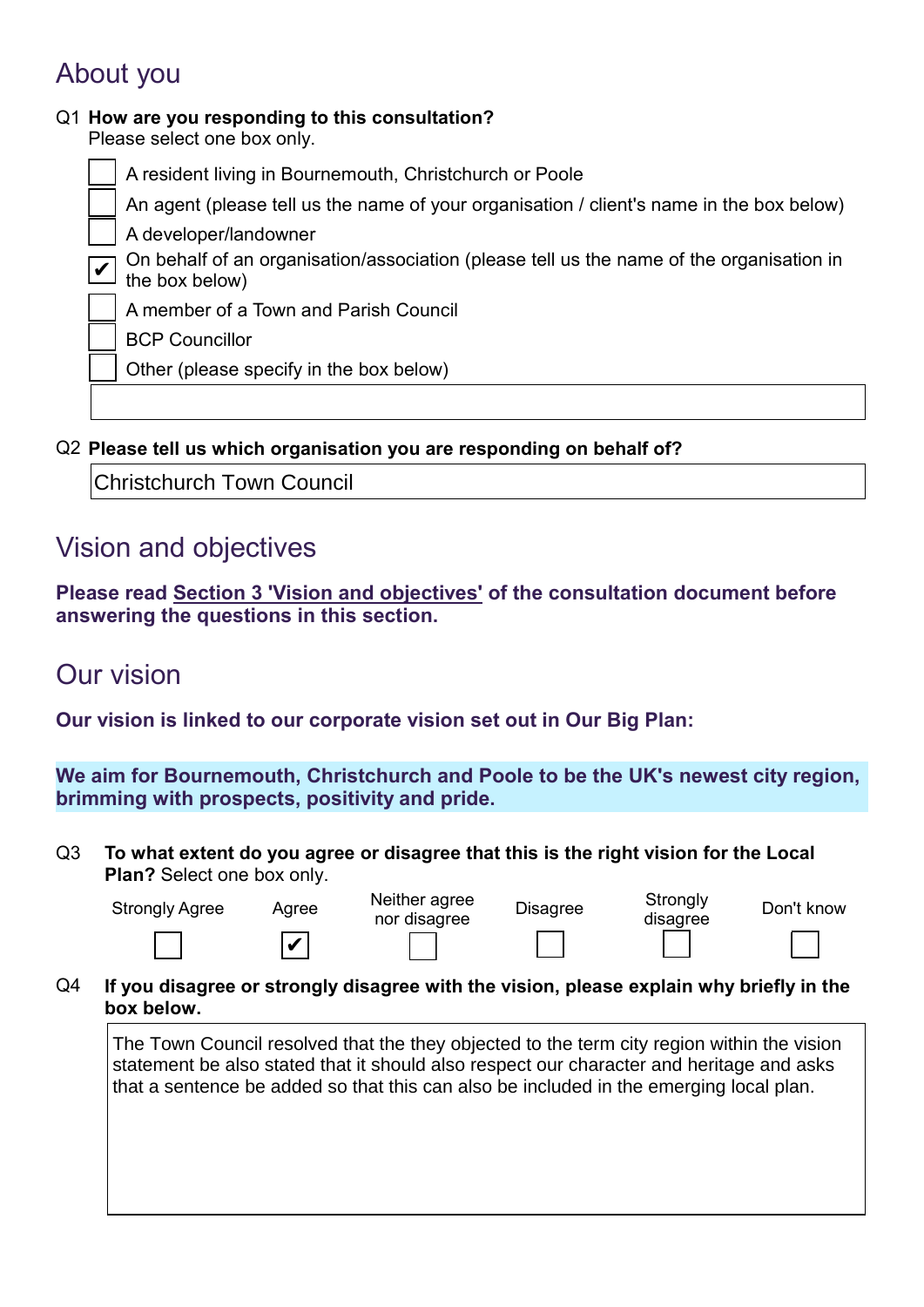# Our proposed objectives

Following on from our Vision, we have ten proposed objectives. Please refer to the consultation document for more information on the objectives.

Below is a list of all the issues covered under the ten key objectives:

### Regenerating our town centres

Regenerating our town centres and enabling vibrant local communities.

### New market and affordable homes

The number of homes we need; where new homes could be built; affordable housing; providing the right mix and type of homes; custom self-build housing; homes for older people and those with disabilities; student accommodation; and gypsies & travellers.

### A prosperous economy

Bringing forward strategic employment sites; protecting existing employment areas; isolated employment areas; visitor accommodation; and visitor attractions.

### Adapting our high streets and retail areas

Our needs for shopping and other town centre uses; town centre boundaries and primary shopping areas; sequential tests and impact assessments; and vibrant centres.

## Providing a safe, sustainable and convenient transport network

Our future transport strategy; transport infrastructure; and transport impacts from new development.

## Our natural environment

Conserving and enhancing biodiversity and geodiversity; protecting Dorset Heathlands and mitigating development impacts; provision of strategic Suitable Alternative Natural Greenspaces (SANGS); improving the air quality on the Dorset heathlands; dealing with Poole Harbour recreational pressures; dealing with Poole Harbour nitrate pollution; and supporting green infrastructure and open space.

## Our built environment

Ensuring good placemaking and urban design; planning for urban intensification which could specifically affect 26 areas; tall buildings; preserving and enhancing our heritage; and preserving coastal and landscape character.

## Promoting health and wellbeing

Supporting health and wellbeing; and ensuring a high standard of amenity.

## Tackling climate change

Ensuring new development will be built to reduce their energy use and minimise carbon emissions; maximising the uptake of energy from renewable sources; and flood and coastal erosion risk management.

## Providing infrastructure that supports development

Delivering the infrastructure to support growth; balancing the delivery of infrastructure with viable development; telecommunications and digital infrastructure provision; and community facilities and services.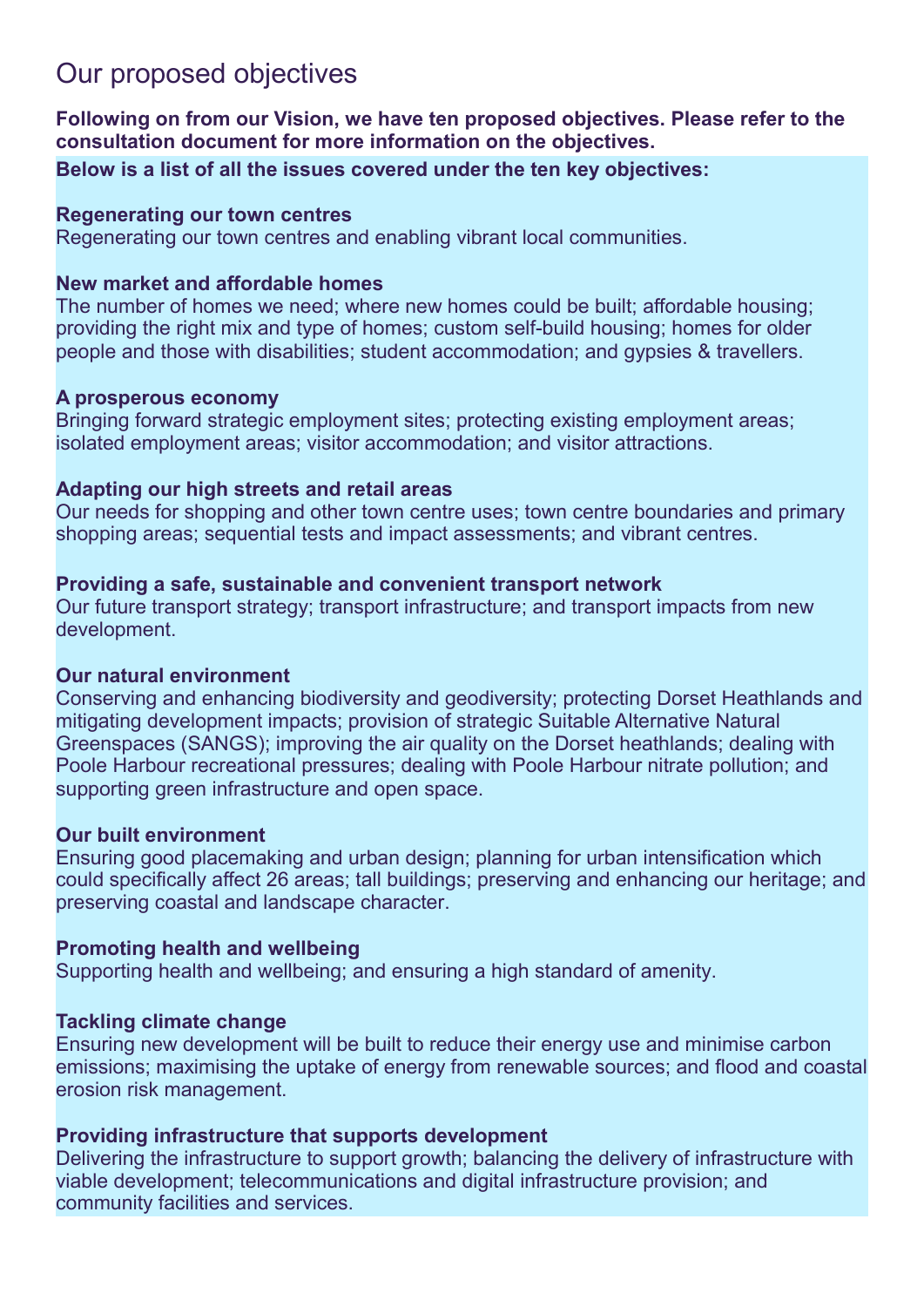### Q5 To what extent do you agree or disagree with each of the objectives?

Select one box for each row.

|                                                                                                                                                                                                                                          | Strongly<br>agree | Agree                | <b>Neither</b><br>agree nor<br>disagree | <b>Disagree</b> | Strongly<br>disagree | Don't know |
|------------------------------------------------------------------------------------------------------------------------------------------------------------------------------------------------------------------------------------------|-------------------|----------------------|-----------------------------------------|-----------------|----------------------|------------|
| a) Regenerate our town centres and<br>network of vibrant communities                                                                                                                                                                     |                   | V                    |                                         |                 |                      |            |
| b) Provide a sufficient supply of new<br>market and affordable homes to<br>meet the different needs of our<br>communities                                                                                                                |                   | $\boldsymbol{V}$     |                                         |                 |                      |            |
| c) Support economic growth, the<br>creation of jobs and the offer to<br>visitors                                                                                                                                                         |                   | $\blacktriangledown$ |                                         |                 |                      |            |
| d) Adapt our High Streets and<br>shopping areas to cater for changing<br>retail demands                                                                                                                                                  |                   |                      |                                         |                 |                      |            |
| e) Provide a safe, sustainable and<br>convenient transport network, with a<br>step change in active travel<br>behaviour, ensuring the necessary<br>transport infrastructure is in place to<br>make it easy for everyone to get<br>around |                   |                      |                                         |                 |                      |            |
| f) Conserve and enhance our<br>protected habitats and biodiversity,<br>and our network of green<br>infrastructure and open spaces                                                                                                        |                   |                      |                                         |                 |                      |            |
| g) Promote local character and the<br>delivery of high quality urban design                                                                                                                                                              |                   |                      |                                         |                 |                      |            |
| h) Improve health and wellbeing and<br>contribute towards reducing<br>inequalities                                                                                                                                                       |                   |                      |                                         |                 |                      |            |
| i) Work towards achieving carbon<br>neutrality ahead of 2050 and inspire<br>action to combat the climate and<br>ecological emergency                                                                                                     |                   |                      |                                         |                 |                      |            |
| j) Deliver the infrastructure needed<br>to support development, local<br>communities and businesses                                                                                                                                      |                   |                      |                                         |                 |                      |            |

Q6 If you disagree or strongly disagree with any of the objectives, please explain why briefly in the box below.<br>**Please use the** 

| Please use the appropriate letter (a to j) to show which objective you are referring to. |  |  |
|------------------------------------------------------------------------------------------|--|--|
|------------------------------------------------------------------------------------------|--|--|

| N/A |  |  |  |
|-----|--|--|--|
|     |  |  |  |
|     |  |  |  |
|     |  |  |  |
|     |  |  |  |
|     |  |  |  |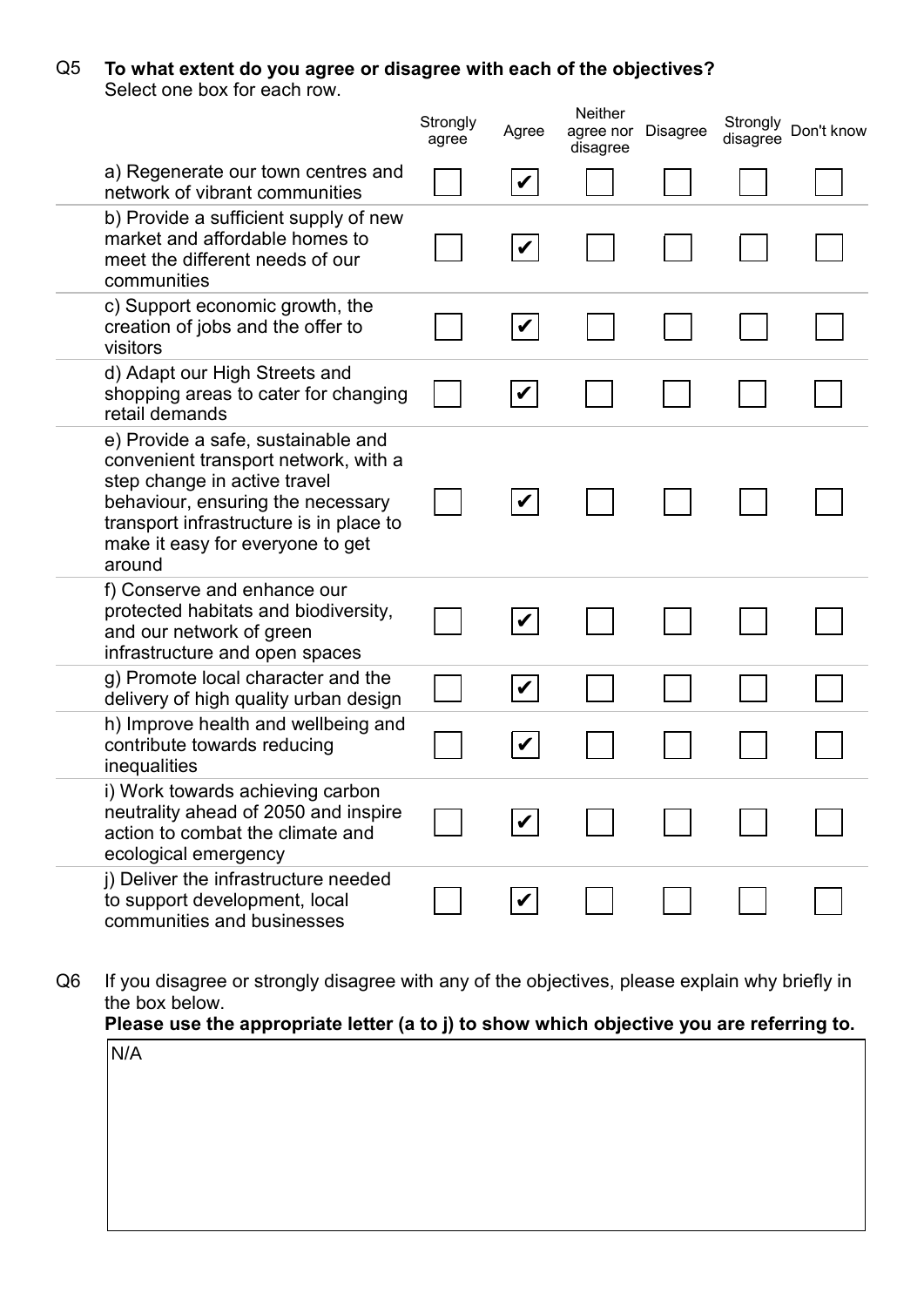### Q7 Please tell us which of the objectives are most important to you by selecting your top 5 below.

Select five boxes only.

| a) Regenerate our town centres and network of vibrant communities                                                                                                                                                            |
|------------------------------------------------------------------------------------------------------------------------------------------------------------------------------------------------------------------------------|
| b) Provide a sufficient supply of new market and affordable homes to meet the different<br>needs of our communities                                                                                                          |
| c) Support economic growth, the creation of jobs and the offer to visitors                                                                                                                                                   |
| d) Adapt our High Streets and shopping areas to cater for changing retail demands                                                                                                                                            |
| e) Provide a safe, sustainable and convenient transport network, with a step change in<br>active travel behaviour, ensuring the necessary transport infrastructure is in place to<br>make it easy for everyone to get around |
| f) Conserve and enhance our protected habitats and biodiversity, and our network of<br>green infrastructure and open spaces                                                                                                  |
| g) Promote local character and the delivery of high quality urban design                                                                                                                                                     |
| h) Improve health and wellbeing and contribute towards reducing inequalities                                                                                                                                                 |
| i) Work towards achieving carbon neutrality ahead of 2050 and inspire action to combat<br>the climate and ecological emergency                                                                                               |
| i) Deliver the infrastructure needed to support development, local communities and<br>businesses                                                                                                                             |

# Regenerating our town centres

This section of the issues and options consultation covers:

a) Regenerating our town centres; b) Enabling vibrant local communities.

You can find information about this in Section 4.1 'Regenerating our town centres' of the consultation document.

Q8 Please tell us your comments about the recommendations for regenerating our town centres in the Local Plan, including any other issues or ideas you feel that we should consider.

At 4.1 of the Issues and Options Consultation the Christchurch Town Centre Proposed Strategy includes:

\* supporting the redevelopment of the Lanes (south of the High Street) and Saxon Square with mixed use development.

The Town Council objects to the idea of supporting redevelopment of the Lanes and Saxon Square here.

The Town Council also felt strongly that improvements "to" Two Riversmeet Leisure Centre should be the approach, rather than merely "at" Two Riversment.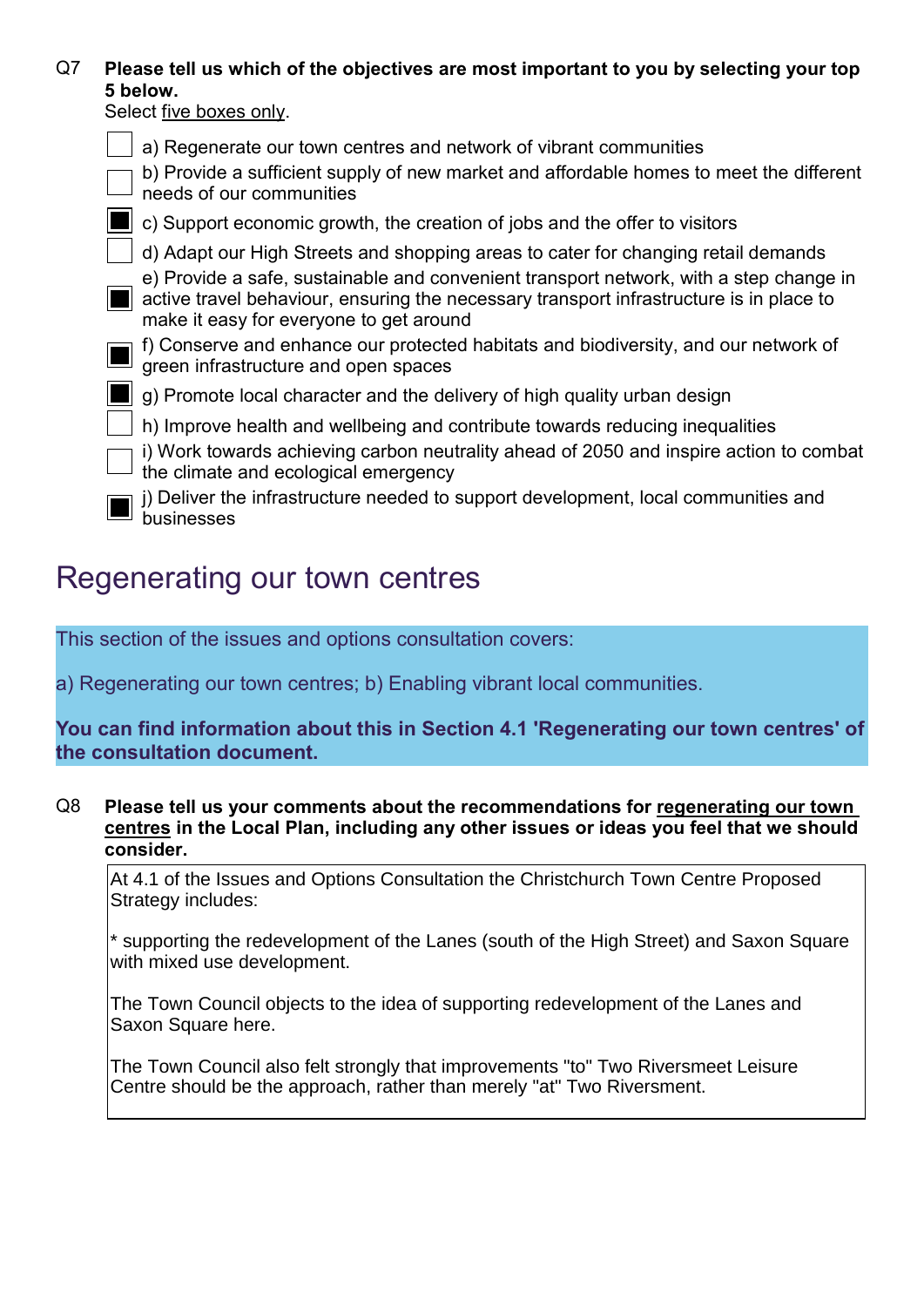# New market and affordable homes

This section of the issues and options consultation covers:

a) The number of homes we need; b) Where new homes could be built c) How to provide affordable housing; d) Providing the right mix and types of homes; e) Providing custom self-build housing plots; f) Providing homes for older people and those with disabilities; g) Student accommodation; h) Pitches for gypsies, travellers and travelling showpeople.

You can find information about this in Section 4.2 'New market and affordable homes' of the consultation document.

Q9 Please tell us your comments about the recommendations for new market and affordable homes in the Local Plan, including any other issues or ideas you feel that we should consider.

| The Town Council is content to support "option 2" for a lower locally derived housing need figure. The Town Council wishes to express that more recognition should be given to the constraints applicable to the Christchurch<br>The proposed sites identified the following comments are made. Knapp Mill - OBJECT due to GB release required, Dorset Heathland proximity and Flood concerns. Saxon Square car-park - OBJECT. Land at Stour Road - NO OBJECTIO<br>Trading Park Phases 1 & 2 - OBJECT - potential lose of employment sites, Land at Sour Rd - NO OBJECTION, Stony Lane Retail Park, 7 Stony Lane and Former Boylands Site - NO OBJECTION, Beagle Aerospace - SUPPORT, Former Civi<br>South and Land at Avon Works - SUPPORT all 3 sites however, the Town Council feel that these 3 sites are pivotal to the redevlopment of Christchurch and should have its own policy dedicated to the re-development which shou<br>elements that deal with design in this location. The 3 sites should be redeveloped and considerd as one planning unit. 2 Riversmeet car-park - OBJECT due to loss of car-parking in the Town Centre in light of Saxon Square a<br>rdevelopment. The impact of loss of these two car-parks would be disastrous for retail, tourist and work commute traffic to Christchurch. Southcliff Road Car-Park - OBJECT loss of car-parking as is well-used by the communi |
|---------------------------------------------------------------------------------------------------------------------------------------------------------------------------------------------------------------------------------------------------------------------------------------------------------------------------------------------------------------------------------------------------------------------------------------------------------------------------------------------------------------------------------------------------------------------------------------------------------------------------------------------------------------------------------------------------------------------------------------------------------------------------------------------------------------------------------------------------------------------------------------------------------------------------------------------------------------------------------------------------------------------------------------------------------------------------------------------------------------------------------------------------------------------------------------------------------------------------------------------------------------------------------------------------------------------------------------------------------------------------------------------------------|
| The Town Council felt that any unmet need coming forwards from adjoing outhorities should be re-consulted upon due to impact upon housing figures and the consequences for Christchurch accordingly. The Town Council also res<br>value for affordable homes should be applied in the Christchurch enviror sque<br>the rental market situation in Christchurch which far exceeds national averages when placed in context with average salaries for the area and the high percentage of monthly disposable<br>income being utilised to pay high monthly rents. To this end the Town C<br>onaly supports a 40% affordable homes policy for developments over 10 or more units.<br>The Town Council supports that for schemes of 24 or more homes such proposals should have to accord to quidelines and policies aimed at delivering the correct housing mix for the Christchurch Community. The Town Council su<br>homes that meet the Building Regulations at Part M4(1) however in terms of M4(2) the Council endorses the approach that all homes should meet this standard but feels that planning conditions should be placed on planning pe<br>build out the the required standard of homes.                                                                                                                                                                                                      |
| In terms of gypsies and travellers the Council supports Option 4 here.                                                                                                                                                                                                                                                                                                                                                                                                                                                                                                                                                                                                                                                                                                                                                                                                                                                                                                                                                                                                                                                                                                                                                                                                                                                                                                                                  |
|                                                                                                                                                                                                                                                                                                                                                                                                                                                                                                                                                                                                                                                                                                                                                                                                                                                                                                                                                                                                                                                                                                                                                                                                                                                                                                                                                                                                         |
|                                                                                                                                                                                                                                                                                                                                                                                                                                                                                                                                                                                                                                                                                                                                                                                                                                                                                                                                                                                                                                                                                                                                                                                                                                                                                                                                                                                                         |
|                                                                                                                                                                                                                                                                                                                                                                                                                                                                                                                                                                                                                                                                                                                                                                                                                                                                                                                                                                                                                                                                                                                                                                                                                                                                                                                                                                                                         |

We welcome your views on any of the 120 sites in the built-up area that have been identified on the interactive map at bcpcouncil.gov.uk/localplanurban. You can make detailed comments about these sites, or any other sites you have in mind on the interactive map.

A number of sites in the Green Belt have also been suggested to us by private land owners and site promoters. These are shown in the interactive map at bcpcouncil.gov.uk/localplangreen. You can make detailed comments about these sites, or other sites you have in mind on the interactive map.

# A prosperous economy

This section of the issues and options consultation covers:

a) Bringing forward strategic employment sites; b) Protecting existing employment areas; c) Isolated employment areas; d) Visitor accommodation; and e) Visitor attractions.

You can find information about this in Section 4.3 'A prosperous economy' of the consultation document.

Q10 Please tell us your comments about the recommendations for a propserous economy in the Local Plan, including any other issues or ideas you feel that we should consider.

Issue:

Protecting Existing Employment Areas: The Town Council supports option 2 here. Isolated Employment Sites: The Town Council supports option 2 here. Visiting Accommodation: The Town Council supports option 1 here.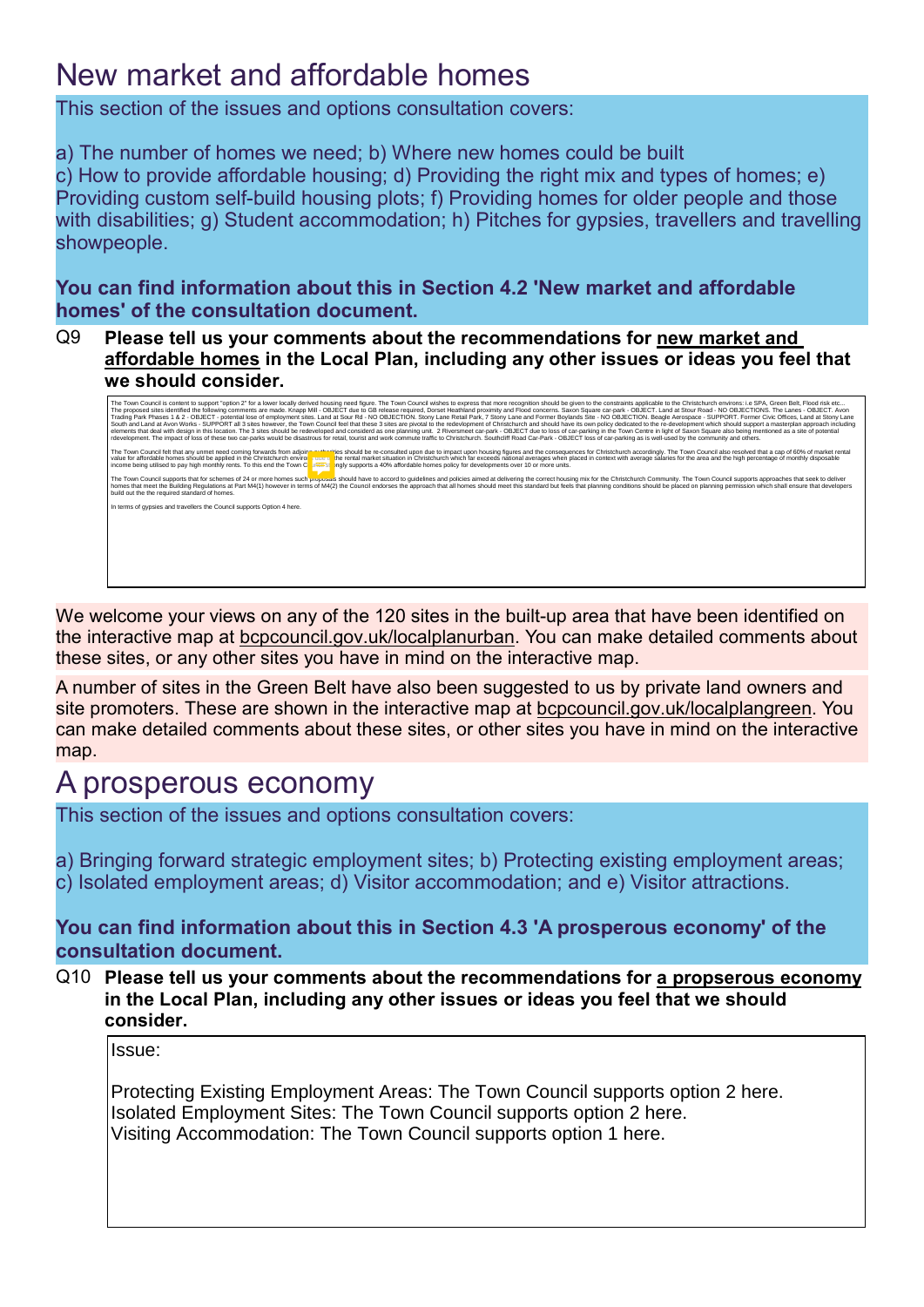To meet employment needs we will need to allocate strategic sites for employment. These strategic sites have been identified in previous Local Plans and include Bournemouth Airport, the Port of Poole, Talbot Village, Wessex Fields and Lansdowne. These are shown on the interactive map at bcpcouncil.gov.uk/localplanstrategic. You can make detailed comments about these sites, or other sites you have in mind on the interactive map.

Our existing employment sites across BCP are shown on the interactive map at bcpcouncil.gov.uk/localplanemployment. You can make detailed comments about these sites on the interactive map.

The sites promoted to us for leisure and visitor attractions around Hurn are shown on the interactive map at bcpcouncil.gov.uk/localplanleisure. You can make detailed comments about these sites on the interactive map.

# Adapting our high streets and retail areas

This section of the issues and options consultation covers:

a) Our needs for shopping and other town centre uses; b) Town centre boundaries and primary shopping areas; c) Sequential tests and impact assessments; and d) Vibrant centres.

You can find information about this in Section 4.4 'Adapting our high streets and retail areas' of the consultation document.

#### Q11 Please tell us your comments about the recommendations for adapting our high streets and retail areas in the Local Plan, including any other issues or ideas you feel that we should consider.

The Town Council considers that consistency of areas within Christchurch needs to be examined at greater detail. The classifcation of some areas as Major and Minor Local Centres needs to be checked for accuracy and consistency here.

Sequential Tests and Impact Assessments: The Town Council Supports Option 1 here.

Vibrant Centres: The Town Council Supports an approach which combines Options 1 & 2 here.

Our town centre and other centre boundaries can be viewed on our interactive map at bcpcouncil.gov.uk/localplanretail. You can make detailed comments about these centres on the interactive map.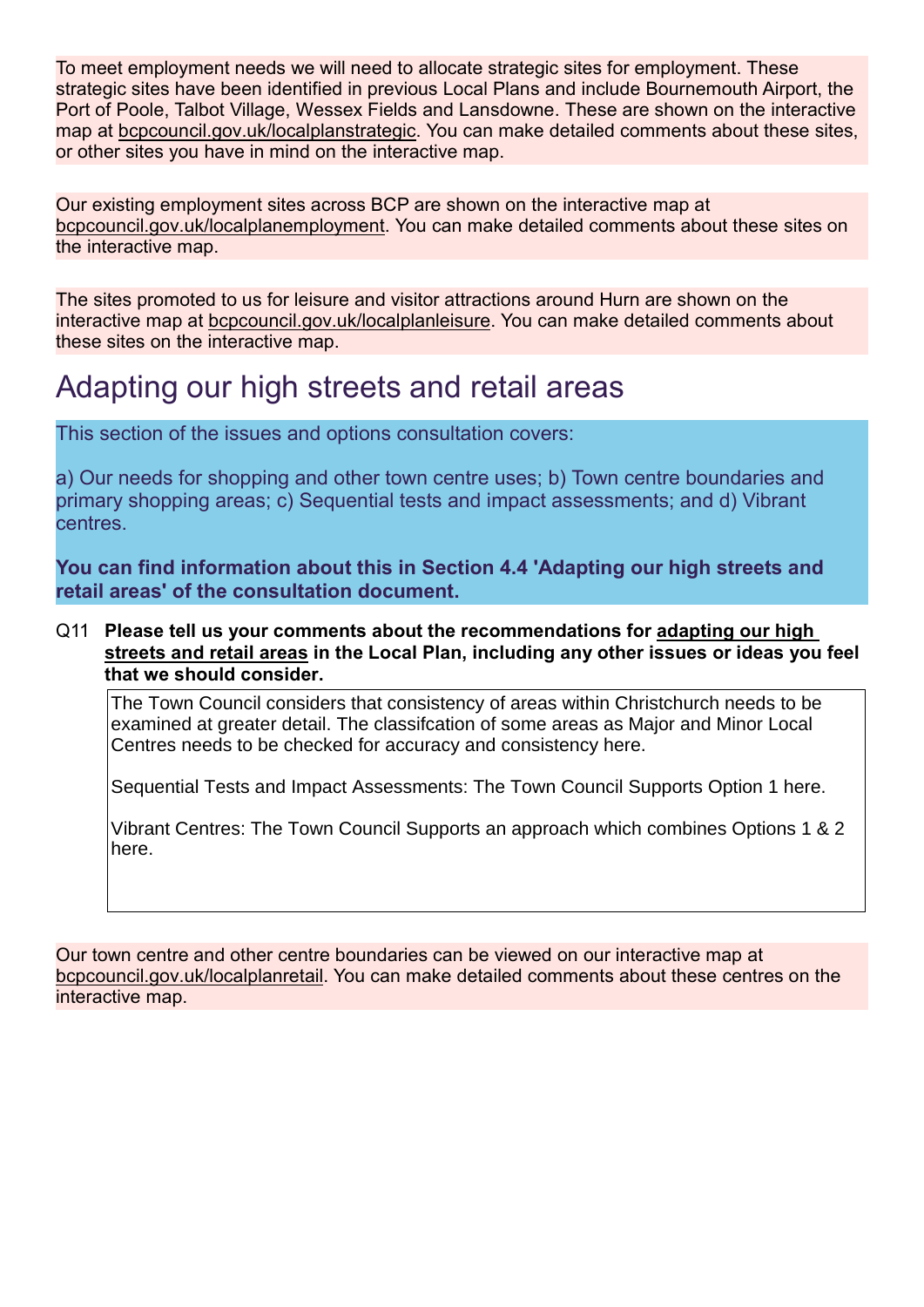# Providing a safe, sustainable and convenient transport network

This section of the issues and options consultation covers:

a) Our future transport strategy; b) Transport infrastructure; c) Transport impacts from new development.

You can find information about this in Section 4.5 'Provide a safe, sustainable and convenient transport network' of the consultation document.

#### Q12 Please tell us your comments about the recommendations for providing a safe, sustainable and convenient transport network in the Local Plan, including any other issues or ideas you feel that we should consider.

Issue:

Transport Infrastructure - The Town Council endorses a stronger emphasis here to enhance and foster a more dynamic approach and vision which supports engagement with younger generations. The vision and objectives seem to miss the opportunity to promote and develop a generational step-change in attitudes to transport which are more cleaner and greener.

Transport Impacts from new development - The Town Council supports the approach as outlined here.

# Our natural environment

This section of the issues and options consultation covers:

a) Conserving and enhancing biodiversity and geodiversity; b) Protecting Dorset heathlands and mitigating development impacts; c) Provision of strategic 'Suitable Alternative Natural Greenspaces' (SANGS); d) Improving the air quality on the Dorset heathlands; e) Dealing with Poole Harbour recreational pressures; f) Dealing with Poole Harbour nitrate pollution; g) Supporting green infrastructure and open space.

### You can find information about this in Section 4.6 'Our natural environment' of the consultation document.

#### Q13 Please tell us your comments about the recommendations for our natural environment in the Local Plan, including any other issues or ideas you feel that we should consider.

Issue: Provision of strategic 'Suitable Alternative Natural Greenspaces' (SANGs) - The Town Council OBJECTS to any SANGS being utilised by changes of use of any golf-courses, open-spaces which have an already existing community benefit either as play-parks or recreational spaces and SUPPORTS all SANGs being located in the Stour Valley Park only.

Improving Air Quality - SUPPORTS this recommendation.

Supporting green infrastructure and open space - SUPPORTS options 2 and 3 in combination.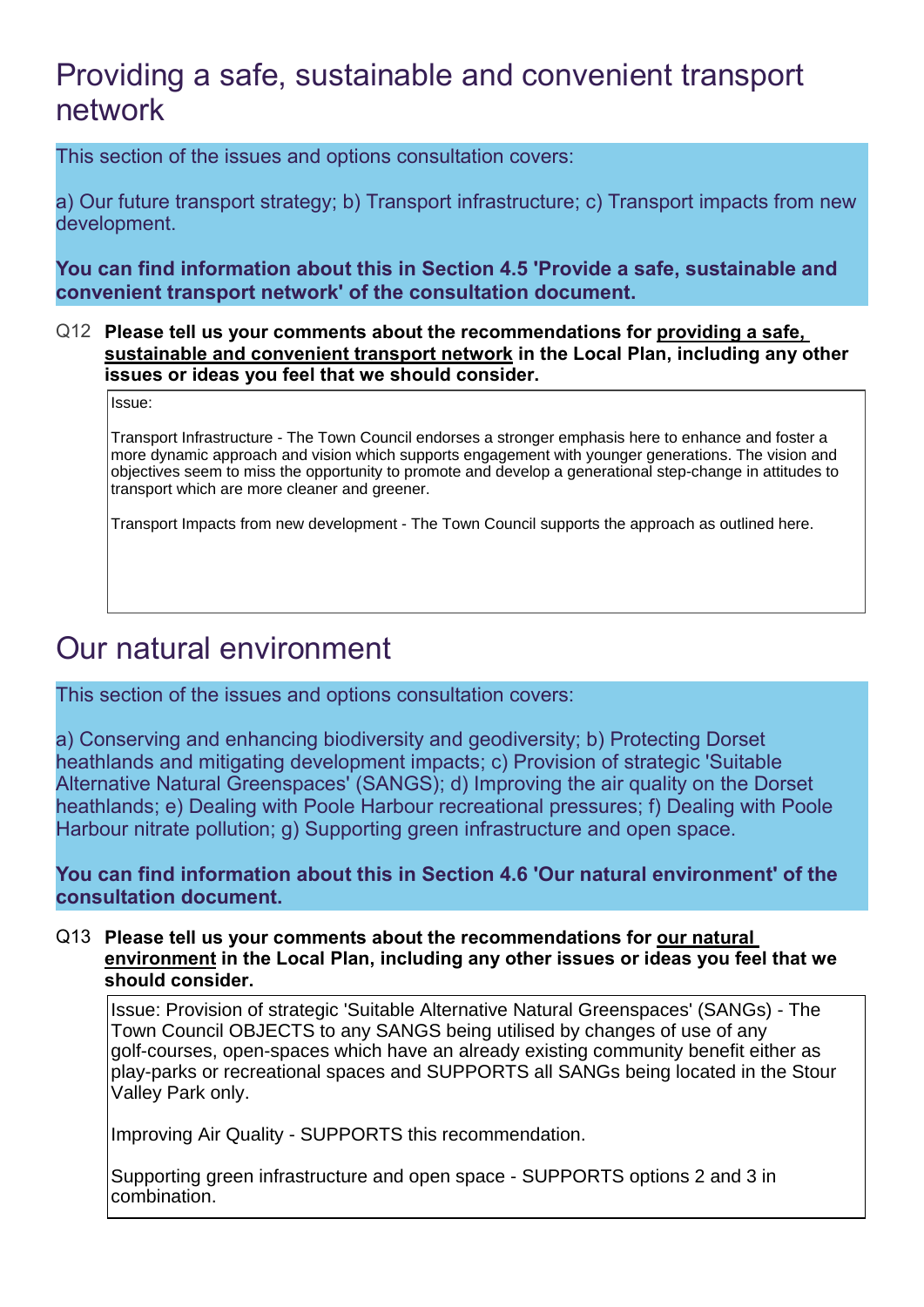# Our built environment

This section of the issues and options consultation covers:

a) Ensuring good placemaking and urban design; b) Planning for urban intensification which could specifically affect 26 areas; c) Tall buildings; d) Preserving and enhancing our heritage; e) Preserving coastal and landscape character.

You can find information about this in Section 4.7 'Our built environment' of the consultation document.

#### Q14 Please tell us your comments about the recommendations for our built environment in the Local Plan, including any other issues or ideas you feel that we should consider.

Issue: Tall Buildings - The Town Council supports the introduction of policies and approaches which constrain any future developments in the parish-wide wards of Christchurch to 3 storeys only.

Preserving and enhancing our heritage - SUPPORTS options 1 and 2 in combination.

Preserving coastal and landscape character - SUPPORTS option 1.

The areas where we could be proactive about supporting a change in character are shown on the interactive map at bcpcouncil.gov.uk/localplanchange. You can make detailed comments about these areas, or suggest any other areas you have in mind on the interactive map.

Our heritage conservation areas are shown on the interactive map at bcpcouncil.gov.uk/localplanconservation. You can make detailed comments about these sites, or other sites you have in mind on the interactive map.

# Promoting health and wellbeing

This section of the issues and options consultation covers:

a) Supporting health and wellbeing; b) Ensuring a high standard of amenity.

You can find information about this in Section 4.8 'Promoting health and well being' of the consultation document.

Q15 Please tell us your comments about the recommendations for promoting health and wellbeing in the Local Plan, including any other issues or ideas you feel that we should consider.

Issue - Supporting health and wellbeing- The Town Council SUPPORTS option 1.

Ensuring a high standard of amenity - SUPPORTS option 1.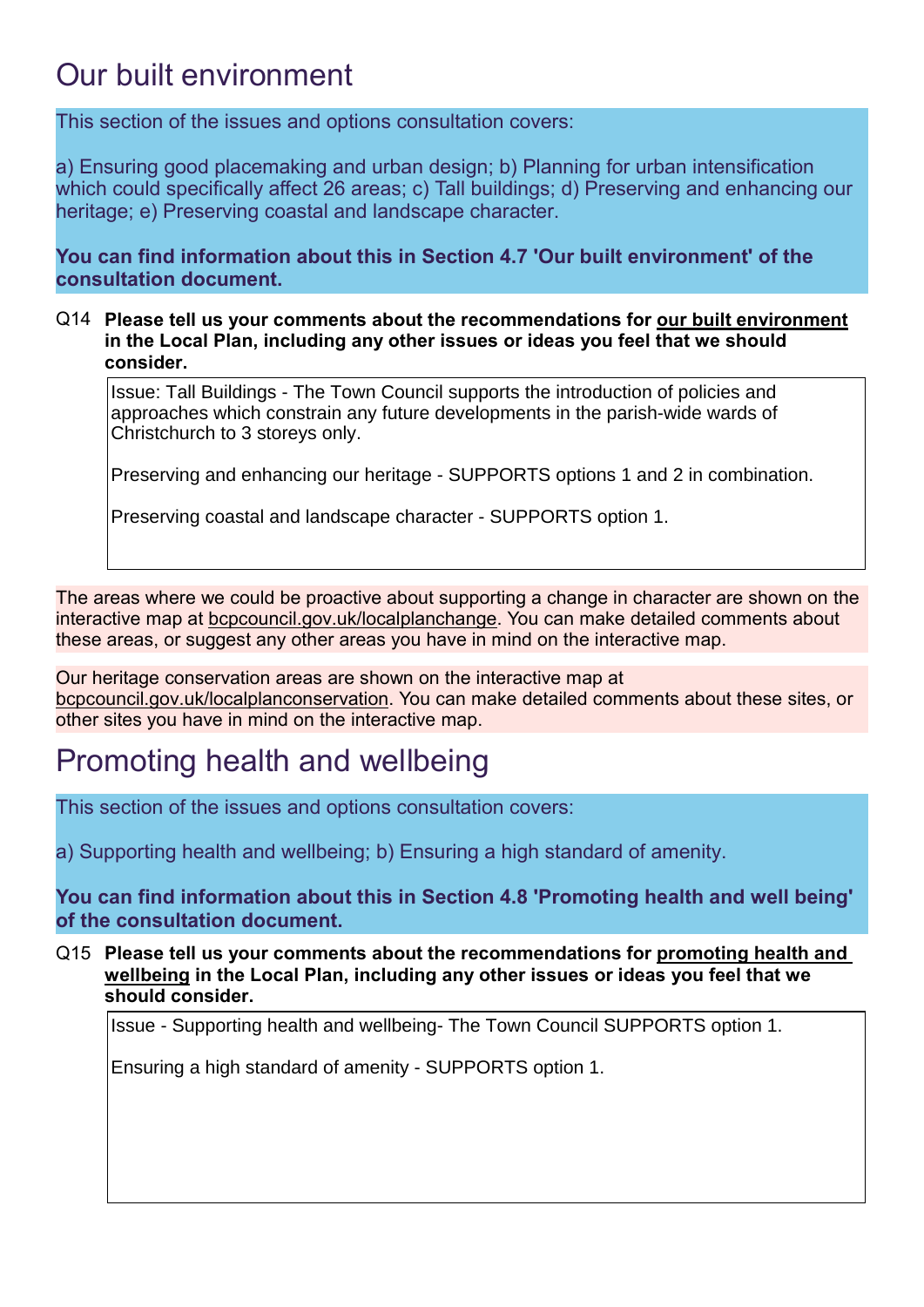# Tackling climate change

This section of the issues and options consultation covers:

a) Ensuring new buildings will be built to reduce their energy use and minimise carbon emissions; b) Maximising the uptake of energy from renewable sources; c) Flood and coastal erosion risk management.

You can find information about this in Section 4.9 'Tackling climate change' of the consultation document.

Q16 Please tell us your comments about the recommendations for tackling climate change in the Local Plan, including any other issues or ideas you feel that we should consider.

Issue - Ensuring new buildings will be built to reduce their energy uses and minimise carbon emissions - SUPPORTS option 1

Maximising the uptake of energy from renewable sources - SUPPORTS option 2.

# Providing infrastructure that supports development

This section of the issues and options consultation covers:

a) Delivering the infrastructure to support growth; b) Balancing the delivery of infrastructure with viable development; c) Telecommunications and digital infrastructure provision; d) Community facilities and services.

You can find information about this in Section 4.10 'Providing infrastructure that supports development' of the consultation document.

#### Q17 Please tell us your comments about the recommendations for providing infrastructure that supports development in the Local Plan, including any other issues or ideas you feel that we should consider.

Issue - Delivering the infrastructure to support growth. The Town Council wishes to comment at this juncture and stresses that BCP Council should re-visit the Christchurch relief road/by-pass issue so that the Town Council and other stakeholders can have a say in the renewed debate. Recent roadworks along Barrack Road and Fairmile/Bargates illustrate how extremely congested Christchurch has become. In planning for sustainable and deliverable development which does not cause severe traffic concerns for the life of the proposed plan; more should and could be done to ensure Christchurch does not become overly congested in the future.

Community facilities and services - The Town Council supports a DELETION of the recommended approach here so that it reads as follows: "We propose to protect existing community facilities and services". The approach of asking a developer to evidence that such facilities are no longer needed provides uncertainty of what evidence here will be substantiated. This undermines any such policy attempt to "protect" such facilities by creating opportunities and avenues for a manner of evidence to be considered by the LPA.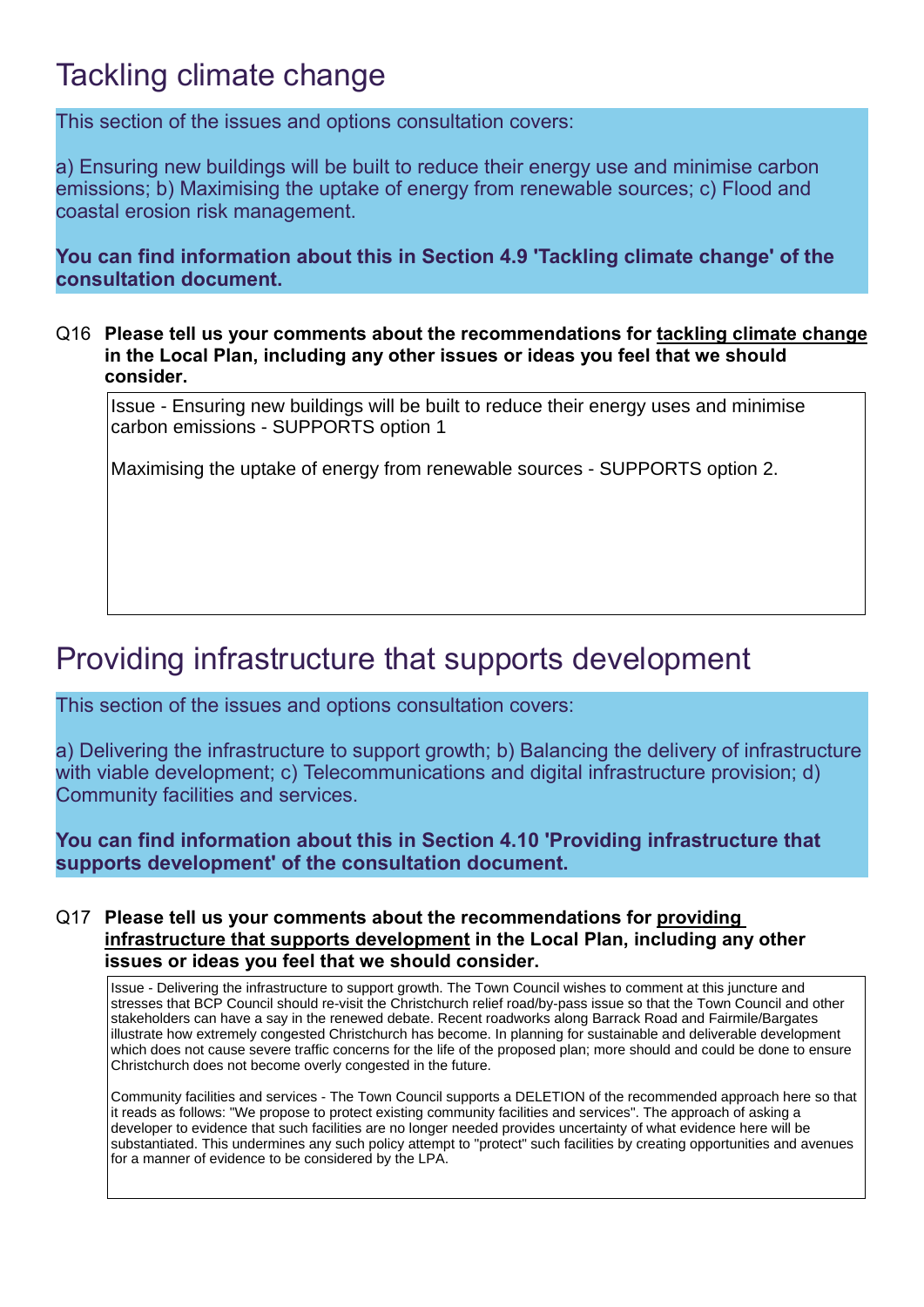# Other Comments and Suggestions

#### Q18 Finally, do you have any other issues, comments or suggestions that we should consider for the Local Plan?

The Local Plan should give mention of Neighborhood Plans being developed by the Town Council, and other Parishes within BCP.

# Considering Equalities and Human Rights

BCP Council has a duty to take into account the impact of their decisions on human rights and protected groups (age, disability, sex/gender, gender reassignment, marriage and civil partnerships, pregnancy, maternity, race religion or belief, and sexual orientation) as defined under the Equality Act 2010.

Q19 Are there any positive or negative impacts of recommendations and options in this consultation that you believe that BCP Council should take into account in relation to equalities or human rights? If so, are you able to provide any supporting information and suggest any ways in which the organisation could reduce or remove any potential negative impacts and increase any positive impacts?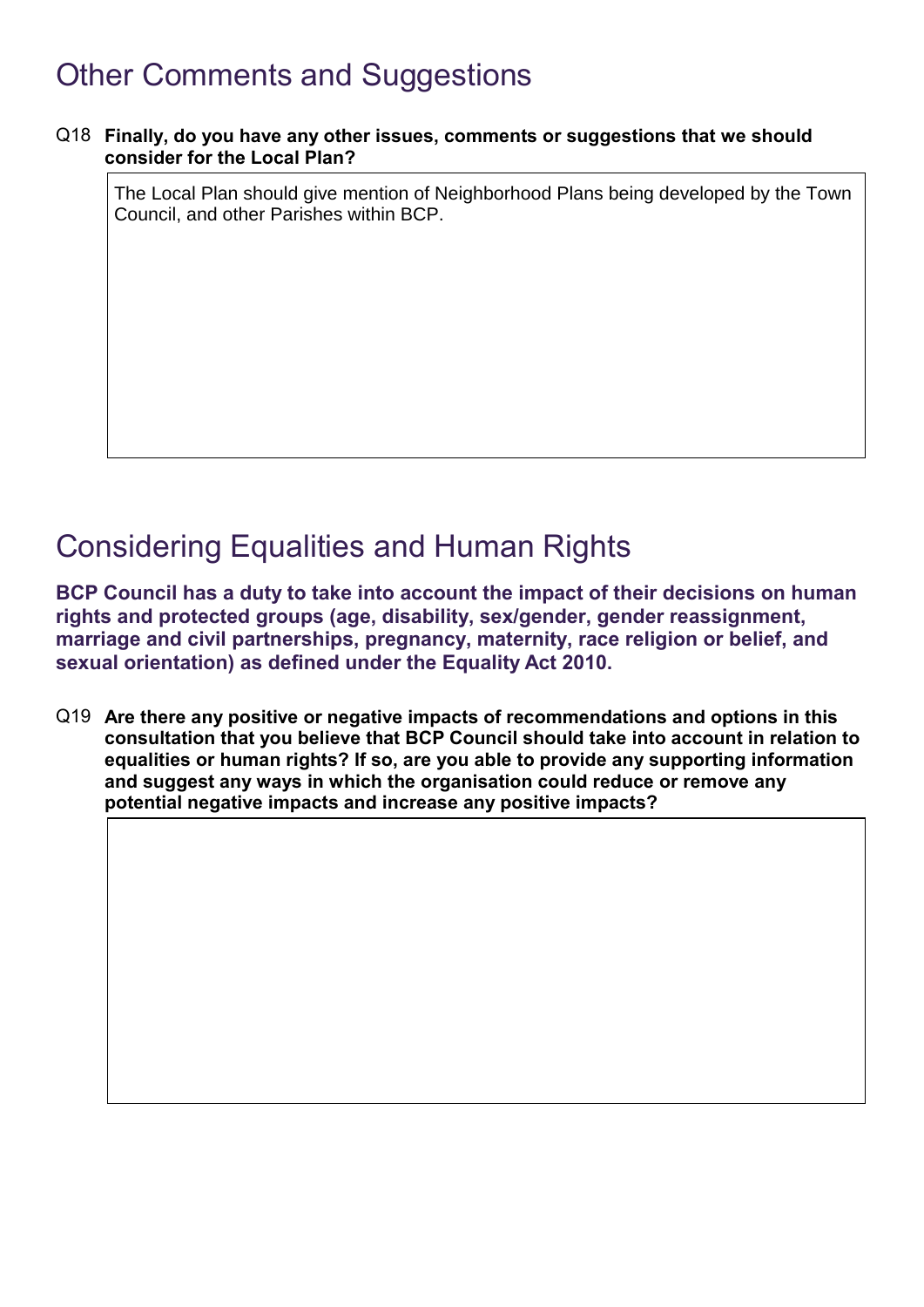# About you

Q20 Please tell us your full postcode. This will help us understand if there are different views from residents in different areas.



It is important that we understand how these proposals could affect different people within our community which is why we ask you personal questions about yourself. If you do not feel comfortable providing this data then please select 'prefer not to say'. The information we collect will be confidential and any data published cannot be traced back to you.

#### Q21 Are you aged:



### Q22 What is your sex?

| Female            |
|-------------------|
| Male              |
| Prefer not to say |

## Q23 Is the gender you identify with the same as your sex registered at birth?

| Yes                                       |
|-------------------------------------------|
| No, please write in gender identity below |
| Prefer not to say                         |
|                                           |

#### Q24 What is your sexual orientation?

| Straight / Heterosexual | <b>Bisexual</b>                   |
|-------------------------|-----------------------------------|
| $\Box$ Gay or Lesbian   | Other (specify below if you wish) |
| Asexual                 | Prefer not to say                 |
|                         |                                   |

### Q25 Are your day-to-day activities limited because of any physical or mental health conditions or illnesses, lasting or expected to last 12 months or more?

Yes - limited a lot Yes - limited a little

No

Prefer not to say